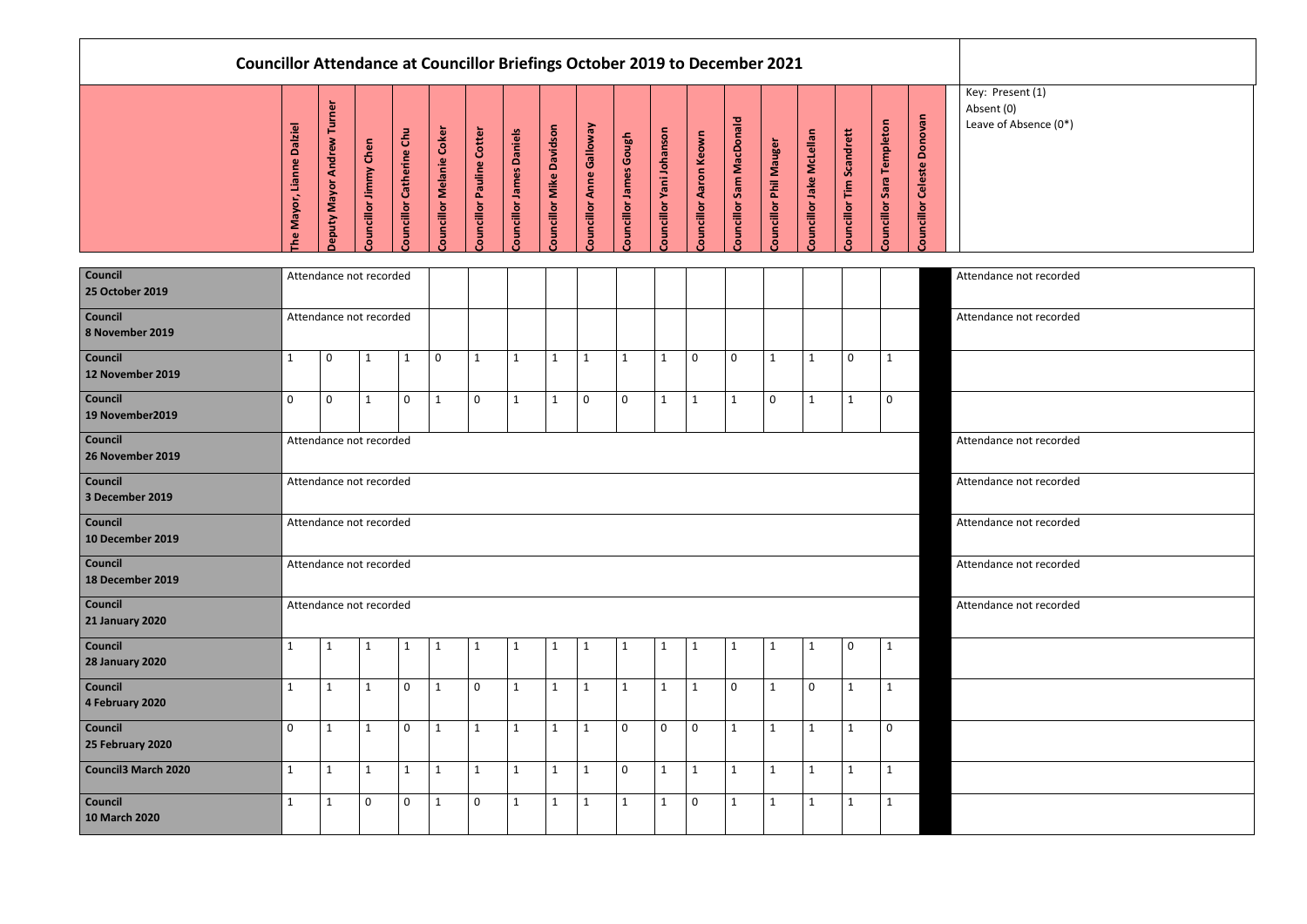| <b>Councillor Attendance at Councillor Briefings October 2019 to December 2021</b> |                             |                                      |                       |                             |                          |                                  |                                                                        |                          |                                 |                                                                        |                          |                        |                          |                               |                          |                                 |                                  |                                  |                          |
|------------------------------------------------------------------------------------|-----------------------------|--------------------------------------|-----------------------|-----------------------------|--------------------------|----------------------------------|------------------------------------------------------------------------|--------------------------|---------------------------------|------------------------------------------------------------------------|--------------------------|------------------------|--------------------------|-------------------------------|--------------------------|---------------------------------|----------------------------------|----------------------------------|--------------------------|
|                                                                                    | Lianne Dalziel<br>he Mayor, | <b>Mayor Andrew Turner</b><br>Deputy | Councillor Jimmy Chen | Catherine Chu<br>Councillor | Councillor Melanie Coker | <b>Councillor Pauline Cotter</b> | <b>Councillor James Daniels</b>                                        | Councillor Mike Davidson | <b>Councillor Anne Galloway</b> | Gough<br>Councillor James                                              | Councillor Yani Johanson | Councillor Aaron Keown | Councillor Sam MacDonald | <b>Councillor Phil Mauger</b> | Councillor Jake McLellan | <b>Councillor Tim Scandrett</b> | <b>Councillor Sara Templeton</b> | Donovan<br>Celeste<br>Councillor | Key: F<br>Absen<br>Leave |
| <b>Council</b><br>24 March 2020                                                    |                             |                                      |                       |                             |                          |                                  |                                                                        |                          |                                 | Conducted virtually during Covid-19 lockdown - Attendance not recorded |                          |                        |                          |                               |                          |                                 |                                  |                                  | Conduct<br>Attenda       |
| <b>Council</b><br><b>14 April 2020</b>                                             |                             |                                      |                       |                             |                          |                                  | Conducted virtually during Covid-19 lockdown - Attendance not recorded |                          |                                 |                                                                        |                          |                        |                          |                               | Conduct<br>Attenda       |                                 |                                  |                                  |                          |
| <b>Council</b><br><b>21 April 2020</b>                                             |                             |                                      |                       |                             |                          |                                  | Conducted virtually during Covid-19 lockdown - Attendance not recorded |                          |                                 |                                                                        |                          |                        |                          |                               | Conduct<br>Attenda       |                                 |                                  |                                  |                          |
| <b>Council</b><br><b>28 April 2020</b>                                             |                             |                                      |                       |                             |                          |                                  | Conducted virtually during Covid-19 lockdown - Attendance not recorded |                          |                                 |                                                                        |                          |                        |                          |                               |                          |                                 | Conduct<br>Attenda               |                                  |                          |
| <b>Council</b><br>5 May 2020                                                       |                             |                                      |                       |                             |                          |                                  |                                                                        |                          |                                 | Conducted virtually during Covid-19 lockdown - Attendance not recorded |                          |                        |                          |                               |                          |                                 |                                  |                                  | Conduct<br>Attenda       |
| <b>Council (Annual Plan)</b><br>12 May 2020                                        |                             |                                      |                       |                             |                          |                                  |                                                                        |                          |                                 | Conducted virtually during Covid-19 lockdown - Attendance not recorded |                          |                        |                          |                               |                          |                                 |                                  |                                  | Conduct<br>Attenda       |
| Council<br>15 May 2020                                                             |                             |                                      |                       |                             |                          |                                  |                                                                        |                          |                                 | Conducted virtually during Covid-19 lockdown - Attendance not recorded |                          |                        |                          |                               |                          |                                 |                                  |                                  | Conduct<br>Attenda       |
| <b>Council</b><br>19 May 2020                                                      | $\mathbf 0$                 | $\mathbf{1}$                         | $\mathbf{1}$          | $\mathbf 0$                 | $\mathbf{1}$             | $\mathbf{1}$                     | $\mathbf{1}$                                                           | $\mathbf{1}$             | $\mathbf{1}$                    | $\mathbf{1}$                                                           | $\mathbf{1}$             | $\mathbf{1}$           | $\mathbf{1}$             | $\mathbf{1}$                  | $\mathbf{1}$             | $\mathbf{1}$                    | $\mathbf{1}$                     |                                  |                          |
| <b>Council</b><br>26 May 2020                                                      | $\mathbf 0$                 | $\mathbf{1}$                         | $\mathbf{1}$          | $\mathbf{1}$                | $\mathbf{1}$             | $\mathbf{1}$                     | $\mathbf{1}$                                                           | $\mathbf{1}$             | $\mathbf{1}$                    | $\mathbf{1}$                                                           | $\mathbf{1}$             | $\mathbf{1}$           | $\mathbf{1}$             | $\mathbf{1}$                  | $\mathbf{1}$             | $\mathbf{1}$                    | 1                                |                                  |                          |
| <b>Council</b><br>2 June 2020                                                      | $\mathbf{1}$                | $\mathbf{1}$                         | $\mathbf{1}$          | $\mathbf 0$                 | $\mathbf{1}$             | $\mathbf{1}$                     | $\mathbf{1}$                                                           | $\mathbf{1}$             | $\mathbf 0$                     | $\mathbf 0$                                                            | $\mathbf{1}$             | $\mathbf{1}$           | $\mathbf{1}$             | $\mathbf 0$                   | $\mathbf{1}$             | $\mathbf{1}$                    | $\mathbf{1}$                     |                                  |                          |
| <b>Council9 June 2020</b><br><b>Council</b>                                        | $\mathbf{1}$                | $\mathbf{1}$                         | $\mathbf{1}$          | $\mathbf 0$                 | $\mathbf{1}$             | $\mathbf{1}$                     | $\mathbf{1}$                                                           | $\mathbf{1}$             | $\mathbf{1}$                    | $\mathbf{1}$                                                           | $\mathbf{1}$             | $\mathbf{1}$           | $\mathbf{1}$             | $\mathbf{1}$                  | $\mathbf{1}$             | $\mathbf{1}$                    | $\mathbf{1}$                     |                                  |                          |
| 16 June 2020                                                                       | $\mathbf{1}$                | $\mathbf{1}$                         | $\mathbf{1}$          | $\mathsf{O}$                | $\mathbf{1}$             | $\mathbf{1}$                     | $\mathbf{1}$                                                           | $\mathbf{1}$             | $\mathbf{1}$                    | $\mathbf{1}$                                                           | $\mathbf{1}$             | $\mathbf{1}$           | $\mathbf 0$              | $\mathbf{1}$                  | $\mathbf{1}$             | $\mathbf{1}$                    | $\mathbf{1}$                     |                                  |                          |
| <b>Council (LTP)</b><br>29 June 2020                                               | $\mathbf{1}$                | $\mathbf{1}$                         | $\mathbf{1}$          | $\mathbf{1}$                | $\mathbf{1}$             | $\mathbf{1}$                     | $\mathbf{1}$                                                           | $\mathbf{1}$             | $\mathbf{1}$                    | $\mathbf{1}$                                                           | $\mathbf{1}$             | $\mathbf{1}$           | $\mathbf{1}$             | $\mathbf{1}$                  | $\mathbf{1}$             | $\mathbf{1}$                    | $\mathbf{1}$                     |                                  |                          |
| <b>Council</b><br>30 June 2020                                                     | $\mathbf{1}$                | $\mathbf{1}$                         | $\mathbf{1}$          | $\mathsf{O}$                | $\mathbf{1}$             | $\mathbf{1}$                     | $\mathbf{1}$                                                           | $\mathbf{1}$             | $\mathbf{1}$                    | $\mathsf{O}\xspace$                                                    | $\mathbf{1}$             | $\mathbf{1}$           | $\mathbf 0$              | $\mathbf{1}$                  | $\mathbf{1}$             | $\mathbf{1}$                    | $\mathbf{1}$                     |                                  |                          |

### Present (1)  $nt(0)$  $e$  of Absence (0\*)

cted virtually during Covid-19 lockdown ance not recorded

cted virtually during Covid-19 lockdown ance not recorded

Conducted virtually during Covid-19 lockdown ance not recorded

cted virtually during Covid-19 lockdown ance not recorded

cted virtually during Covid-19 lockdown ance not recorded

ted virtually during Covid-19 lockdown ance not recorded

cted virtually during Covid-19 lockdown nce not recorded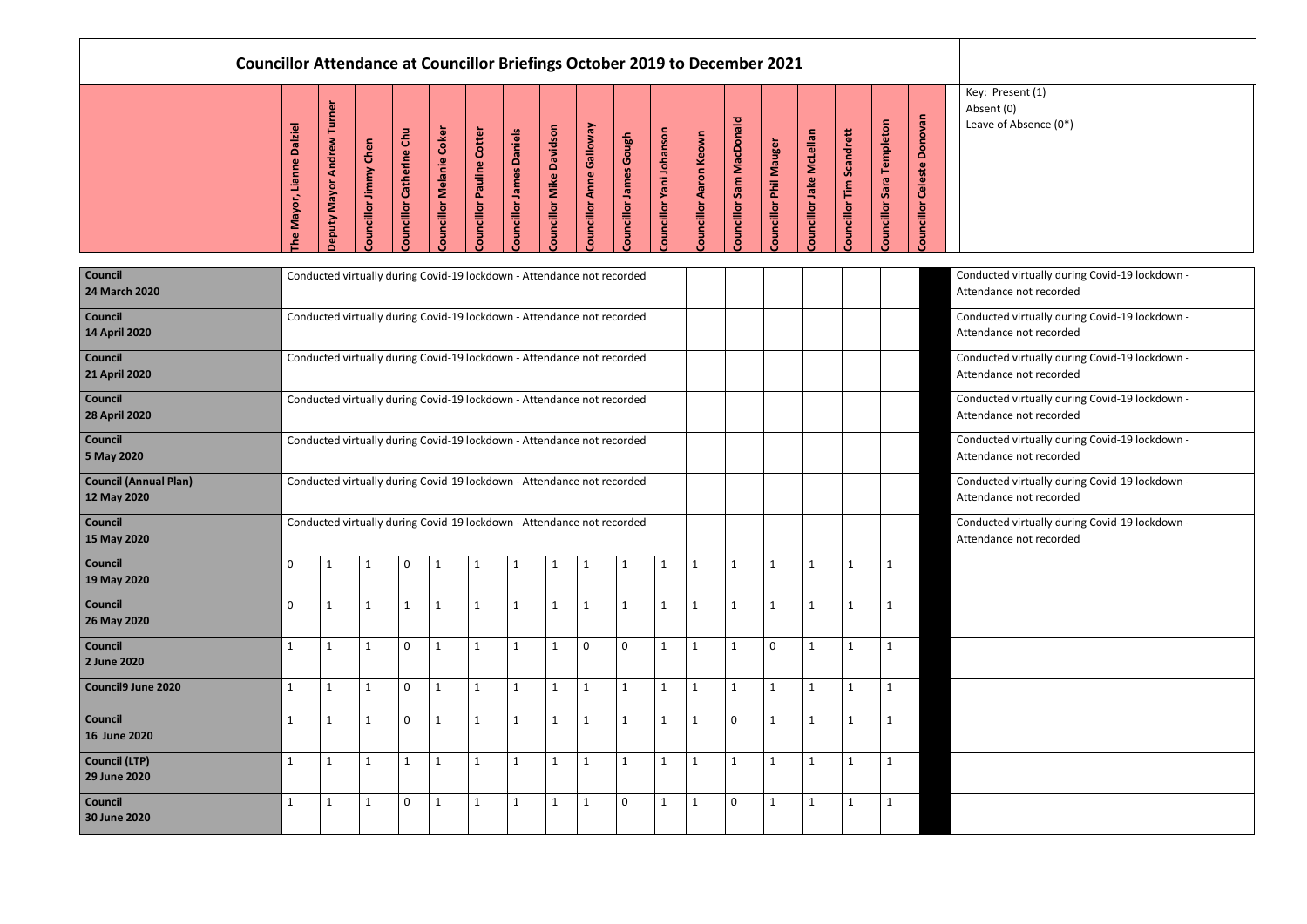| Key: Present (1)      |  |
|-----------------------|--|
| Absent (0)            |  |
| Leave of Absence (0*) |  |

: The Mayor was on leave between 17 July and 23  $\mathsf{t}$ 

Resource Recovery, Strategic Planning

| <b>Councillor Attendance at Councillor Briefings October 2019 to December 2021</b>                 |                           |                                   |                       |                          |                          |                                  |                                 |                                 |                                 |                        |                          |                               |                          |                               |                          |                                 |                                  |                                      |                              |
|----------------------------------------------------------------------------------------------------|---------------------------|-----------------------------------|-----------------------|--------------------------|--------------------------|----------------------------------|---------------------------------|---------------------------------|---------------------------------|------------------------|--------------------------|-------------------------------|--------------------------|-------------------------------|--------------------------|---------------------------------|----------------------------------|--------------------------------------|------------------------------|
|                                                                                                    | The Mayor, Lianne Dalziel | <b>Deputy Mayor Andrew Turner</b> | Councillor Jimmy Chen | Councillor Catherine Chu | Councillor Melanie Coker | <b>Councillor Pauline Cotter</b> | <b>Councillor James Daniels</b> | <b>Councillor Mike Davidson</b> | <b>Councillor Anne Galloway</b> | Councillor James Gough | Councillor Yani Johanson | <b>Councillor Aaron Keown</b> | Councillor Sam MacDonald | <b>Councillor Phil Mauger</b> | Councillor Jake McLellan | <b>Councillor Tim Scandrett</b> | <b>Councillor Sara Templeton</b> | Donovan<br><b>Councillor Celeste</b> | Key: Pr<br>Absent<br>Leave o |
| <b>Council (Annual Plan)</b><br>1 July 2020                                                        | $\mathbf{1}$              | $\mathbf{1}$                      | $\mathbf{1}$          | $\mathbf{1}$             | $\mathbf{1}$             | $\mathbf{1}$                     | $\mathbf{1}$                    | $\mathbf{1}$                    | $\mathbf{1}$                    | $\mathbf{1}$           | $\mathbf{1}$             | $\mathbf{1}$                  | $\mathbf{1}$             | $\mathbf{1}$                  | $\mathbf{1}$             | $\mathbf{1}$                    | $\mathbf{1}$                     |                                      |                              |
| <b>Council</b><br><b>7 July 2020</b>                                                               | $\mathbf 0$               | $\mathbf{1}$                      | $\mathbf{1}$          | $\pmb{0}$                | $\mathbf{1}$             | $\mathbf{1}$                     | $\mathbf{1}$                    | $\mathbf 0$                     | $\mathbf{1}$                    | $\mathbf{1}$           | $\mathbf{1}$             | $\mathbf{1}$                  | $\mathbf{1}$             | $\mathbf{1}$                  | $\mathbf{1}$             | $\mathbf{1}$                    | $\mathbf{1}$                     |                                      |                              |
| <b>Council (Annual Plan)</b><br>8 July 2020                                                        | $\mathbf{1}$              | $\mathbf 1$                       | $\mathbf{1}$          | $\mathbf{1}$             | $\mathbf 1$              | $\mathbf{1}$                     | $\mathbf{1}$                    | $\mathbf{1}$                    | $\mathbf 1$                     | $\mathbf 1$            | $\mathbf{1}$             | $\mathbf{1}$                  | $\mathbf{1}$             | $\mathbf{1}$                  | $\mathbf{1}$             | $\mathbf{1}$                    | $\mathbf{1}$                     |                                      |                              |
| <b>Council (Annual Plan)</b><br><b>9 July 2020</b>                                                 | $\mathbf{1}$              | $\mathbf 1$                       | $\mathbf{1}$          | $\mathbf{1}$             | $\mathbf{1}$             | $\mathbf{1}$                     | $\mathbf{1}$                    | $\mathbf{1}$                    | $\mathbf{1}$                    | $\mathbf{1}$           | $\mathbf{1}$             | $\mathbf{1}$                  | $\mathbf{1}$             | $\mathbf{1}$                  | $\mathbf{1}$             | $\mathbf{1}$                    | $\mathbf 1$                      |                                      |                              |
| <b>Council (Annual Plan)</b><br>14 July 2020                                                       | $\mathbf{1}$              | $\mathbf{1}$                      | $\mathbf{1}$          | $\mathbf{1}$             | $\mathbf{1}$             | $\mathbf{1}$                     | $\mathbf{1}$                    | $\mathbf{1}$                    | $\mathbf{1}$                    | $\mathbf{1}$           | $\mathbf{1}$             | $\mathbf{1}$                  | $\mathbf{1}$             | $\mathbf{1}$                  | $\mathbf{1}$             | $\mathbf{1}$                    | $\mathbf{1}$                     |                                      |                              |
| <b>Council</b><br><b>15 July 2020</b>                                                              | $\mathbf{1}$              | $\mathbf{1}$                      | $\mathbf{1}$          | $\mathbf{1}$             | $\mathbf{1}$             | $\mathbf{1}$                     | $\mathbf{1}$                    | $\mathbf{1}$                    | $\mathbf{1}$                    | $\mathbf{1}$           | $\mathbf{1}$             | $\mathbf{1}$                  | $\mathbf{1}$             | $\mathbf{1}$                  | $\mathbf{1}$             | $\mathbf{1}$                    | $\mathbf{1}$                     |                                      |                              |
| <b>Council</b><br>17 July 2020                                                                     | $0*$                      | $\mathbf 1$                       | $\mathbf{1}$          | $\pmb{0}$                | $1\,$                    | $\mathbf{1}$                     | $\mathbf{1}$                    | $\mathbf{1}$                    | $\mathbf{1}$                    | $\mathbf 0$            | $\mathbf{1}$             | $\mathbf{1}$                  | $\mathbf{1}$             | $\pmb{0}$                     | $\mathbf{1}$             | $\mathbf{1}$                    | $\mathbf{1}$                     |                                      | Note: The<br>August          |
| <b>Council</b><br>21 July 2020                                                                     | $0*$                      | $\mathbf{1}$                      | $\mathbf{1}$          | $\mathbf{1}$             | $\mathbf{1}$             | $\mathbf{1}$                     | $\mathbf{1}$                    | $\mathbf{1}$                    | $\mathbf{1}$                    | $\mathbf{1}$           | $\mathbf{1}$             | $\mathbf{1}$                  | $\mathbf{1}$             | $\mathbf 1$                   | $\mathbf{1}$             | $\mathbf{1}$                    | $\mathbf{1}$                     |                                      |                              |
| Council24 July 2020                                                                                | $\mathbf 0$               | $\mathbf 1$                       | $\mathbf{1}$          | $\mathbf 0$              | $\mathbf{1}$             | $\mathbf{1}$                     | $\mathbf{1}$                    | $\mathbf{1}$                    | $\mathbf{1}$                    | $\mathbf 1$            | $\mathbf{1}$             | $\mathbf{1}$                  | $\mathbf{1}$             | $\mathbf{1}$                  | $\mathbf{1}$             | $\mathbf 0$                     | $\mathbf 1$                      |                                      |                              |
| <b>Council</b><br><b>11 August 2020</b>                                                            | $\mathbf 0$               | $\mathbf{1}$                      | $\mathbf{1}$          | $\mathbf 0$              | $\mathbf{1}$             | $\mathbf{1}$                     | $\mathbf{1}$                    | $\mathbf 0$                     | $\mathbf{1}$                    | $\mathbf{1}$           | $\mathbf{1}$             | $\mathbf{1}$                  | $\mathbf{1}$             | $\mathbf 1$                   | $\mathbf{1}$             | $\mathbf{1}$                    | $\mathbf{1}$                     |                                      |                              |
| <b>Council</b><br><b>18 August 2020</b>                                                            | $\mathbf 0$               | $\mathbf{1}$                      | $\mathbf 0$           | $\mathbf 0$              | $\mathbf{1}$             | $\mathbf{1}$                     | $\mathbf{1}$                    | $\mathbf{1}$                    | $\mathbf{1}$                    | $\mathbf 0$            | $\mathbf{1}$             | $\mathbf{1}$                  | $\mathbf{1}$             | $\mathbf 0$                   | $\mathbf{1}$             | $\mathbf{1}$                    | $\mathbf{1}$                     |                                      |                              |
| <b>Council</b><br>(LTP - EAG)<br><b>26 August 2020</b>                                             | $\mathbf{1}$              | $\mathbf{1}$                      | $\mathbf{1}$          | $\mathbf{1}$             | $\mathbf{1}$             | $\mathbf{1}$                     | $\mathbf{1}$                    | $\mathbf{1}$                    | $\mathbf{1}$                    | $\mathbf{1}$           | $\mathbf{1}$             | $\mathbf{1}$                  | $\mathbf{1}$             | $\mathbf{1}$                  | $\mathbf{1}$             | $\mathbf{1}$                    | $\mathbf{1}$                     |                                      | LTP - EAG                    |
| <b>Council</b><br>(LTP - Resource Recovery, Strategic<br><b>Planning)</b><br><b>27 August 2020</b> | $\mathbf{1}$              | $\mathbf{1}$                      | $\mathbf{1}$          | $\mathbf{1}$             | $\mathbf{1}$             | $\mathbf{1}$                     | $\mathbf{1}$                    | $\mathbf{1}$                    | $\mathbf{1}$                    | $\mathbf{1}$           | $\mathbf{1}$             | $\mathbf{1}$                  | $\mathbf{1}$             | $\mathbf{1}$                  | $\mathbf{1}$             | $\mathbf 0$                     | $\mathbf{1}$                     |                                      | LTP - Reso                   |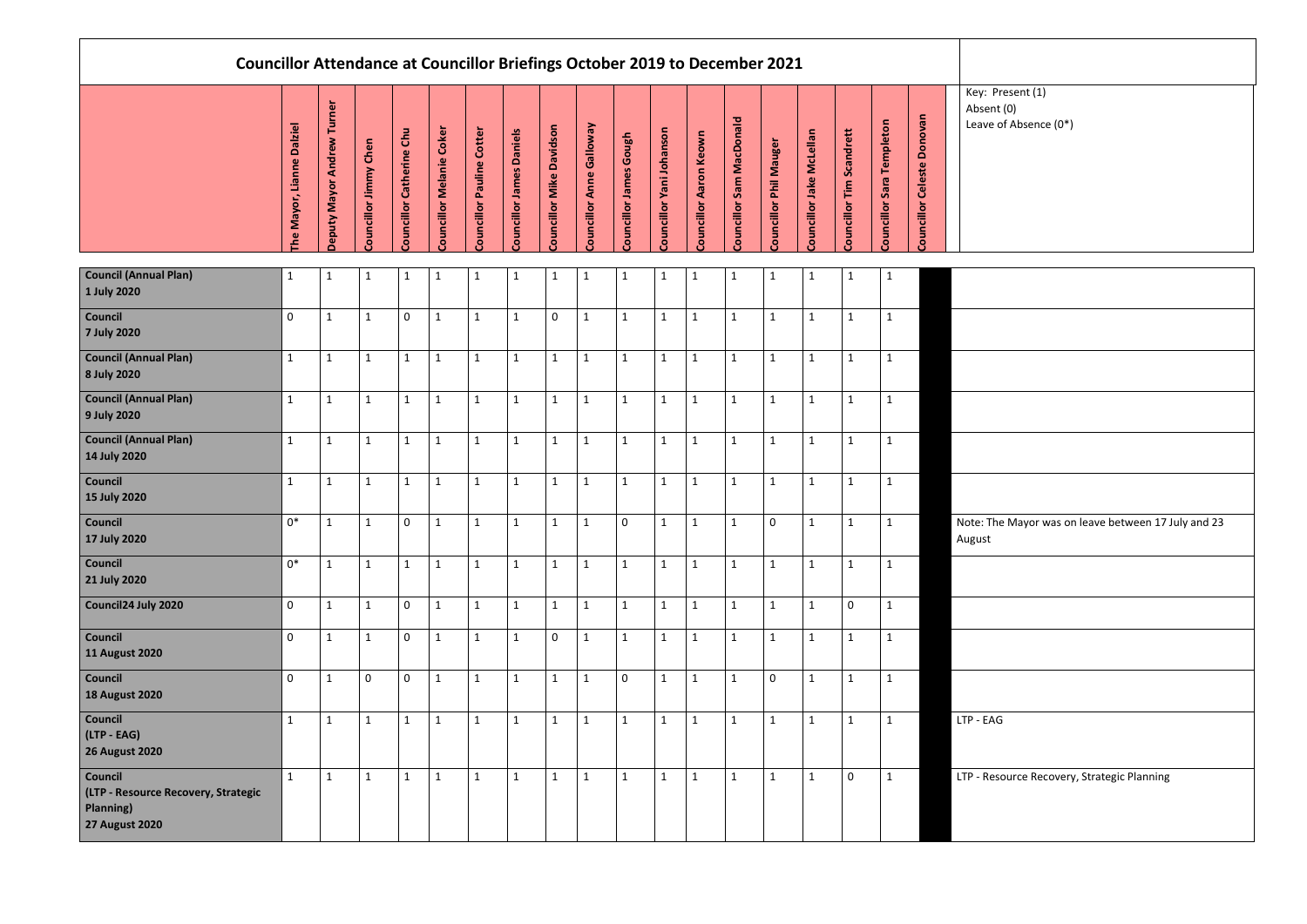| <b>Councillor Attendance at Councillor Briefings October 2019 to December 2021</b>                |                                        |                           |                       |                          |                                 |                           |                                 |                                 |                         |                               |                          |                        |                          |                               |                          |                          |                           |                            |                                                 |
|---------------------------------------------------------------------------------------------------|----------------------------------------|---------------------------|-----------------------|--------------------------|---------------------------------|---------------------------|---------------------------------|---------------------------------|-------------------------|-------------------------------|--------------------------|------------------------|--------------------------|-------------------------------|--------------------------|--------------------------|---------------------------|----------------------------|-------------------------------------------------|
|                                                                                                   | <b>Dalziel</b><br>Lianne<br>The Mayor, | eputy Mayor Andrew Turner | Councillor Jimmy Chen | Councillor Catherine Chu | <b>Councillor Melanie Coker</b> | Councillor Pauline Cotter | <b>Councillor James Daniels</b> | <b>Councillor Mike Davidson</b> | ouncillor Anne Galloway | <b>Councillor James Gough</b> | Councillor Yani Johanson | Councillor Aaron Keown | Councillor Sam MacDonald | <b>Councillor Phil Mauger</b> | Councillor Jake McLellan | Councillor Tim Scandrett | Councillor Sara Templeton | Councillor Celeste Donovan | Key: Present (1<br>Absent (0)<br>Leave of Absen |
| <b>Council</b><br>(LTP - Libraries, Transport)<br><b>31 August 2020</b>                           | $\mathbf{1}$                           | $\mathbf{1}$              | $\mathbf{1}$          | $\mathbf{1}$             | $\mathbf{1}$                    | $\mathbf{1}$              | $\mathbf{1}$                    | $\mathbf{1}$                    | $\mathbf{1}$            | $\mathbf{1}$                  | $\mathbf{1}$             | $\mathbf{1}$           | $\mathbf{1}$             | $\mathbf{1}$                  | $\mathbf{1}$             | $\mathbf{1}$             | 1                         |                            | LTP - Libraries, Tra                            |
| <b>Council</b><br>(LTP - Parks and Foreshore, Heritage<br><b>Management</b> )<br>1 September 2020 | $\mathbf{1}$                           | $\mathbf{1}$              | $\mathbf{1}$          | $\mathbf 0$              | $\mathbf{1}$                    | $\mathbf{1}$              | $\mathbf{1}$                    | $\mathbf{1}$                    | $\mathbf{1}$            | $\mathbf 0$                   | $\mathbf{1}$             | $\mathbf{1}$           | $\mathbf{1}$             | $\mathbf{1}$                  | $\mathbf{1}$             | $\mathbf{1}$             | 1                         |                            | LTP - Parks and Fo                              |
| <b>Council</b><br>(LTP - Transport continued, Water<br>Supply)<br>3 September 2020                | $\mathbf{1}$                           | $\mathbf{1}$              | $\mathbf{1}$          | $\mathbf 0$              | $\mathbf{1}$                    | $\mathbf{1}$              | $\mathbf{1}$                    | $\mathbf{1}$                    | $\mathbf{1}$            | $\mathbf{1}$                  | $\mathbf{1}$             | $\mathbf{1}$           | $\mathbf{1}$             | $\mathbf{1}$                  | $\mathbf{1}$             | $\mathbf{1}$             | $\mathbf{1}$              |                            | LTP - Transport co                              |
| <b>Council</b><br>(LTP - Wastewater)<br>8 September 2020                                          | $\mathbf{1}$                           | $\mathbf{1}$              | $\mathbf{1}$          | $\mathbf 0$              | $\mathbf{1}$                    | $\mathbf{1}$              | $\mathbf{1}$                    | $\mathbf{1}$                    | $\mathbf{1}$            | $\mathbf{1}$                  | $\mathbf{1}$             | $\mathbf{1}$           | $\mathbf 0$              | $\mathbf{1}$                  | $\mathbf{1}$             | $\mathbf{1}$             | 1                         |                            | LTP - Wastewater                                |
| <b>Council(LTP - Global Financial</b><br>Parameters)9 September 2020                              | $\mathbf{1}$                           |                           | -1                    | -1                       |                                 |                           |                                 |                                 |                         |                               |                          | 1                      |                          | $\mathbf 1$                   |                          | 0                        |                           |                            | LTP - Global Finar                              |
| <b>Council</b><br>(LTP - Community Development and<br><b>Facilities)</b><br>15 September 2020     | $\mathbf{1}$                           | $\mathbf{1}$              | $\mathbf{1}$          | $\mathbf{1}$             | $\mathbf{1}$                    | $\mathbf{1}$              | $\mathbf{1}$                    | $\mathbf{1}$                    | $\mathbf{1}$            | $\mathbf 0$                   | $\mathbf{1}$             | $\mathbf{1}$           | $\mathbf{1}$             | $\mathbf{1}$                  | $\mathbf{1}$             | $\mathbf{1}$             | $\mathbf{1}$              |                            | LTP - Community                                 |
| <b>Council</b><br>(LTP - Opex savings discussion)<br>22 September 2020                            | $\mathbf{1}$                           | $\mathbf{1}$              | $\mathbf{1}$          | $\mathbf 0$              | $\mathbf{1}$                    | $\mathbf{1}$              | $\mathbf{1}$                    | $\mathbf{1}$                    | $\mathbf{1}$            | $\mathbf{1}$                  | $\mathbf{1}$             | $\mathbf{1}$           | $\mathbf{1}$             | $\mathbf{1}$                  | $\mathbf{1}$             | $\mathbf{1}$             | $\mathbf{1}$              |                            | LTP - Opex saving                               |
| <b>Council</b><br>24 September 2020                                                               | $\mathbf{1}$                           | $\mathbf{1}$              | $\mathbf{1}$          | $\mathbf 0$              | $\mathbf{1}$                    | $\mathbf{1}$              | $\mathbf{1}$                    | $\mathbf{1}$                    | $\mathbf{1}$            | $\mathbf{1}$                  | $\mathbf{1}$             | $\mathbf{1}$           | $\mathbf{1}$             | $\mathbf{1}$                  | $\mathbf 0$              | $\mathbf{1}$             | $\mathbf{1}$              |                            |                                                 |
| <b>LTP</b><br><b>6 October 2020</b>                                                               | $\mathbf{1}$                           | $\mathbf{1}$              | $\mathbf{1}$          | $\mathbf 0$              | $\mathbf{1}$                    | $\mathbf{1}$              | $\mathbf{1}$                    | $\mathbf{1}$                    | $\mathbf{1}$            | $\mathbf{1}$                  | $\mathbf{1}$             | $\mathbf{1}$           | $\mathbf{1}$             | $\mathbf{1}$                  | $\mathbf{1}$             | $\mathbf{1}$             | $\mathbf{1}$              |                            | LTP - Capex                                     |
| <b>LTP</b><br><b>7 October 2020</b>                                                               | $\mathbf{1}$                           | $\mathbf{1}$              | $\mathbf 1$           | $\mathbf{1}$             | $\mathbf{1}$                    | $\mathbf{1}$              | $\mathbf{1}$                    | $\mathbf{1}$                    | $\mathbf{1}$            | $\mathbf{1}$                  | $\mathbf{1}$             | $\mathbf 0$            | $\mathbf{1}$             | $\mathbf{1}$                  | $\mathbf 0$              | $\mathbf{1}$             | $\mathbf{1}$              |                            | LTP - Early Engage                              |

 $R$  Present  $(1)$ ent (0) ve of Absence (0\*)

Libraries, Transport

Parks and Foreshore, Heritage Management

**Transport continued, Water Supply** 

1 1 1 1 1 1 1 1 1 1 1 1 1 1 1 0 1 LTP - Global Financial Parameters

Community Development and Facilities

**Opex savings discussion** 

Early Engagement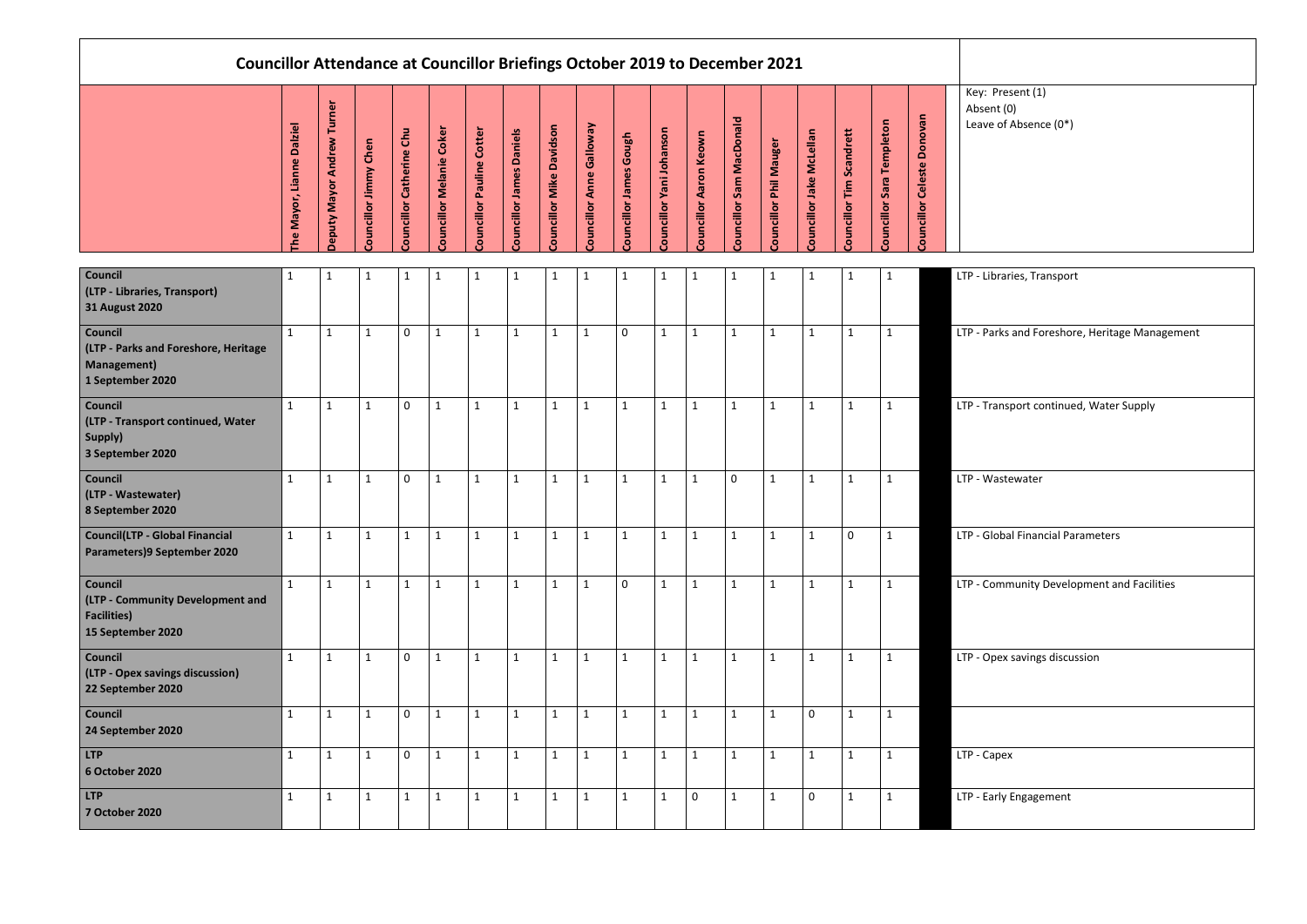|                                      | <b>Councillor Attendance at Councillor Briefings October 2019 to December 2021</b> |                                     |                       |                          |                          |                           |                                |                          |                                 |                        |                          |                        |                         |                       |                          |                             |                           |                            |                                                                                                                                                  |
|--------------------------------------|------------------------------------------------------------------------------------|-------------------------------------|-----------------------|--------------------------|--------------------------|---------------------------|--------------------------------|--------------------------|---------------------------------|------------------------|--------------------------|------------------------|-------------------------|-----------------------|--------------------------|-----------------------------|---------------------------|----------------------------|--------------------------------------------------------------------------------------------------------------------------------------------------|
|                                      | The Mayor, Lianne Dalziel                                                          | Turner<br>Andrew<br>Mayor<br>Deputy | Councillor Jimmy Chen | Councillor Catherine Chu | Councillor Melanie Coker | Councillor Pauline Cotter | <b>ouncillor James Daniels</b> | Councillor Mike Davidson | <b>Councillor Anne Galloway</b> | Councillor James Gough | Councillor Yani Johanson | Councillor Aaron Keown | ouncillor Sam MacDonald | ouncillor Phil Mauger | Councillor Jake McLellan | Scandrett<br>Councillor Tim | Councillor Sara Templeton | Councillor Celeste Donovan | Key: Present (1)<br>Absent (0)<br>Leave of Absence (0*)                                                                                          |
| Council<br>20/10/2020                | 1                                                                                  | 1                                   | 1                     | 0                        |                          | -1                        | 1                              | 1                        | $\mathbf 1$                     | $\mathbf{1}$           | $\mathbf{1}$             | $\mathbf 1$            | 0                       |                       | 1                        | 0                           | $\mathbf{1}$              |                            |                                                                                                                                                  |
| <b>LTP</b><br><b>20 October 2020</b> | $\mathbf{1}$                                                                       | $\mathbf 1$                         | $\mathbf{1}$          | $\mathbf 0$              | $\mathbf{1}$             | $\mathbf{1}$              | $\mathbf{1}$                   | $\mathbf{1}$             | $\mathbf{1}$                    | $\mathbf{1}$           | $\mathbf{1}$             | $\mathbf{1}$           | $\mathbf 0$             | $\mathbf{1}$          | $\mathbf{1}$             | $\mathbf 0$                 | $\mathbf{1}$              |                            | <b>LTP Capex</b>                                                                                                                                 |
| Council<br>27 October 2020           | $\mathbf 0$                                                                        | $\mathbf{1}$                        | $\mathbf{1}$          | 1                        | 1                        | $\mathbf 1$               | $\mathbf{1}$                   | $\mathbf{1}$             | $\mathbf{1}$                    | $\mathbf{1}$           | $\mathbf{1}$             | $\mathbf{1}$           | $\mathbf{1}$            | $\mathbf{1}$          | $\mathbf{1}$             | $\mathbf{1}$                | $\mathbf{1}$              |                            |                                                                                                                                                  |
| <b>LTP</b><br><b>28 October 2020</b> | $\mathbf{1}$                                                                       | $\mathbf 1$                         | 1                     | 0                        | 1                        | $\mathbf{1}$              | $\mathbf 1$                    | $\mathbf{1}$             | $\mathbf 1$                     | $\mathbf{1}$           | $\mathbf{1}$             | $\mathbf{1}$           | 1                       | 1                     | $\mathbf{1}$             | $\mathbf{1}$                | $\mathbf{1}$              |                            | LTP Opex                                                                                                                                         |
| L <sub>TP</sub><br>29 October 2020   | $\mathbf{1}$                                                                       | 1                                   | $\mathbf{1}$          | $\mathbf{1}$             | 1                        | $\mathbf{1}$              | $\mathbf 1$                    | $\mathbf{1}$             | $\mathbf{1}$                    | $\mathbf{1}$           | 1                        | $\mathbf{1}$           | $\mathbf{1}$            | $\mathbf{1}$          | $\mathbf 0$              | $\mathbf 0$                 | $\mathbf 0$               |                            | LTP Opex                                                                                                                                         |
| <b>Council3 November 2020</b>        | $\mathbf{1}$                                                                       | 1                                   | $\mathbf{1}$          | $\mathbf 0$              | $\mathbf{1}$             | $\mathbf{1}$              | $\mathbf{1}$                   | $\mathbf{1}$             | $\mathbf{1}$                    | $\mathbf{1}$           | $\mathbf{1}$             | $\mathbf{1}$           | 1                       | $\mathbf{1}$          | $\mathbf{1}$             | $\mathbf{1}$                | $\mathbf{1}$              |                            |                                                                                                                                                  |
| <b>LTP</b><br>4 November 2020        | $\mathbf{1}$                                                                       | 1                                   | $\mathbf{1}$          | $\mathbf{1}$             | $\mathbf{1}$             | $\mathbf{1}$              | $\mathbf{1}$                   | $\mathbf{1}$             | $\mathbf{1}$                    | $\mathbf{1}$           | $\mathbf{1}$             | $\mathbf{1}$           | 1                       | 1                     | $\mathbf 0$              | $\mathbf{1}$                | 0                         |                            | LTP LoS                                                                                                                                          |
| Council<br>5 November 2020           | $\mathbf{1}$                                                                       | 1                                   | $\mathbf{1}$          | $\mathbf{1}$             | $\mathbf{1}$             | $\mathbf{1}$              | $\mathbf 0$                    | $\mathbf{1}$             | $\mathbf{1}$                    | $\mathbf{1}$           | $\mathbf{1}$             | $\mathbf{1}$           | $\mathbf{1}$            | $\mathbf{1}$          | $\mathbf{1}$             | $\mathbf{1}$                | $\mathbf{1}$              |                            | This briefing was immediately follwing the Finance &<br>Performance Committee and the attendance of the<br>briefing was not recorded separately. |
| <b>LTP</b><br>10 November 2020       | $\mathbf{1}$                                                                       | $\mathbf{1}$                        | $\mathbf{1}$          | $\mathbf{1}$             | $\mathbf{1}$             | $\mathbf{1}$              | $\mathbf{1}$                   | $\mathbf{1}$             | $\mathbf{1}$                    | $\mathbf{1}$           | $\mathbf{1}$             | $\mathbf{1}$           | $\mathbf{1}$            | $\mathbf{1}$          | $\mathbf{1}$             | $\mathbf{1}$                | $\mathbf{1}$              |                            | LTP Rating, Capex                                                                                                                                |
| <b>LTP</b><br>11 November 2020       | $\mathbf{1}$                                                                       | $\mathbf{1}$                        | $\mathbf{1}$          | $\mathbf 0$              | $\mathbf{1}$             | $\mathbf{1}$              | $\mathbf{1}$                   | $\mathbf{1}$             | $\mathbf{1}$                    | $\mathbf 0$            | $\mathbf{1}$             | $\mathbf{1}$           | $\mathsf 0$             | $\mathbf{1}$          | $\mathbf{1}$             | $\mathbf{1}$                | $\mathbf 0$               |                            | LOS review                                                                                                                                       |
| <b>LTP</b><br>16 November 2020       | $\mathbf{1}$                                                                       | $\mathbf{1}$                        | $\mathbf{1}$          | $\mathbf 1$              | $\mathbf{1}$             | $\mathbf{1}$              | $\mathbf{1}$                   | $\mathbf{1}$             | $\mathbf{1}$                    | $\mathbf{1}$           | $\mathbf{1}$             | $\mathbf{1}$           | $\mathbf{1}$            | 1                     | $\mathbf{1}$             | $\mathbf{1}$                | $\mathbf{1}$              |                            |                                                                                                                                                  |
| <b>LTP</b><br>17 November 2020       | $\mathbf{1}$                                                                       | $\mathbf{1}$                        | $\mathbf{1}$          | $\mathbf{1}$             | $\mathbf{1}$             | $\mathbf{1}$              | $\mathbf{1}$                   | $\mathbf{1}$             | $\mathbf{1}$                    | $\mathbf{1}$           | $\mathbf{1}$             | $\mathbf{1}$           | $\mathbf{1}$            | $\mathbf 0$           | $\mathbf{1}$             | $\mathbf{1}$                | $\mathbf{1}$              |                            |                                                                                                                                                  |
| <b>LTP</b><br>23 November 2020       | $\mathbf{1}$                                                                       | $\mathbf{1}$                        | $\mathbf{1}$          | $\mathbf 0$              | $\mathbf{1}$             | $\mathbf{1}$              | $\mathbf{1}$                   | $\mathbf{1}$             | $\mathbf{1}$                    | $\mathbf{1}$           | $\mathbf{1}$             | $\mathbf{1}$           | $\mathbf{1}$            | $\mathbf 0$           | $\mathbf{1}$             | $\mathbf{1}$                | $\mathbf{1}$              |                            |                                                                                                                                                  |

# $:$  Present  $(1)$ ent (0) ve of Absence (0\*)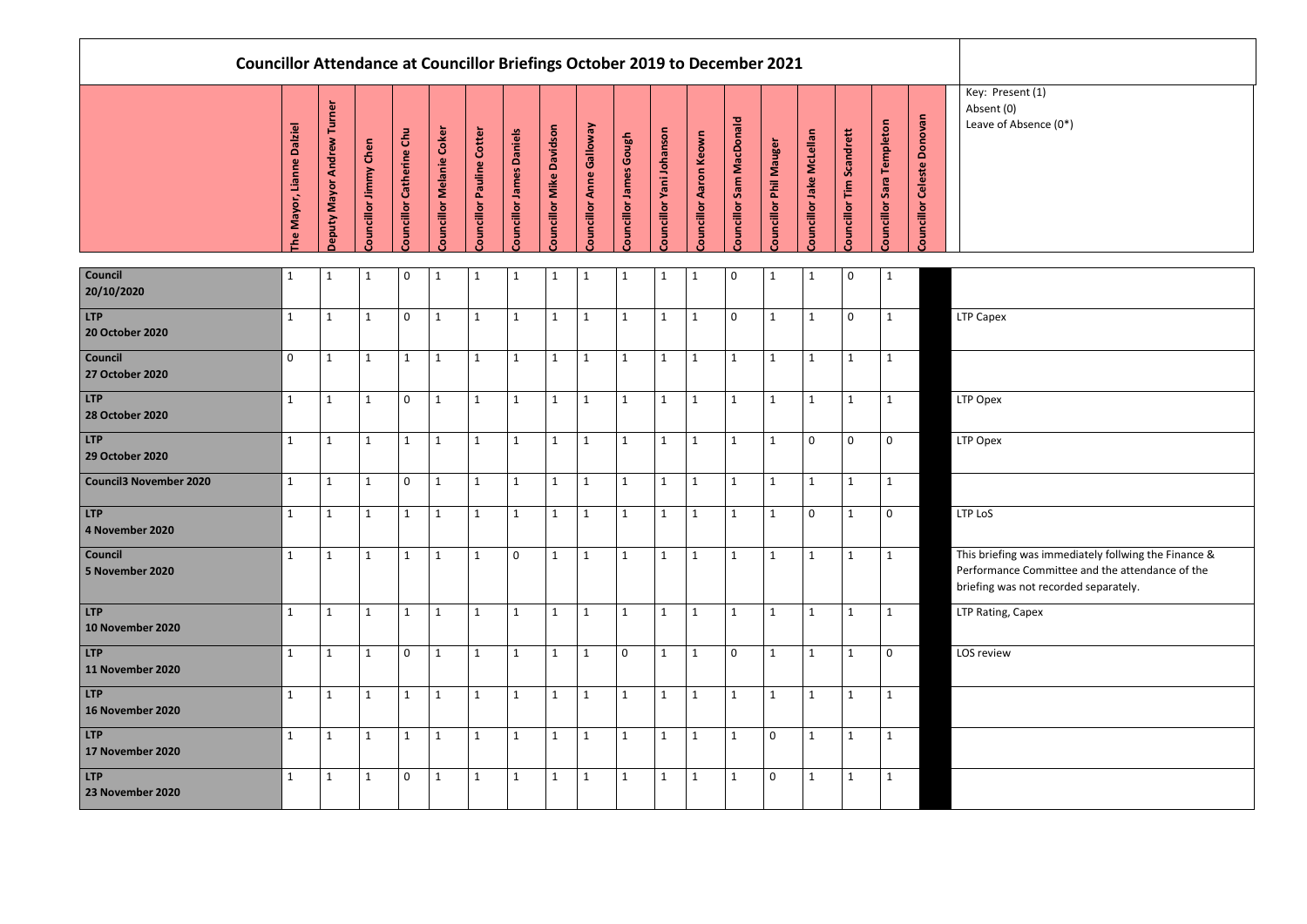|                                          |                                                  |                                   |                       |                         |                         |                                 |                          |                         |                          |                        |                          |                        | <b>Councillor Attendance at Councillor Briefings October 2019 to December 2021</b> |                        |                          |                         |                          |                                      |                                                         |
|------------------------------------------|--------------------------------------------------|-----------------------------------|-----------------------|-------------------------|-------------------------|---------------------------------|--------------------------|-------------------------|--------------------------|------------------------|--------------------------|------------------------|------------------------------------------------------------------------------------|------------------------|--------------------------|-------------------------|--------------------------|--------------------------------------|---------------------------------------------------------|
|                                          | <b>Dalziel</b><br>Lianne<br>Mayor,<br><b>Che</b> | <b>Deputy Mayor Andrew Turner</b> | Councillor Jimmy Chen | ouncillor Catherine Chu | ouncillor Melanie Coker | <b>ouncillor Pauline Cotter</b> | Councillor James Daniels | ouncillor Mike Davidson | Councillor Anne Galloway | Councillor James Gough | Councillor Yani Johanson | Councillor Aaron Keown | Councillor Sam MacDonald                                                           | Councillor Phil Mauger | Councillor Jake McLellan | ouncillor Tim Scandrett | ouncillor Sara Templeton | <b>Donovan</b><br>Councillor Celeste | Key: Present (1)<br>Absent (0)<br>Leave of Absence (0*) |
| Council + LTP<br>24 November 2020        | $\mathbf{1}$                                     | $\mathbf{1}$                      | $\mathbf 1$           | $\mathbf 0$             | $\mathbf{1}$            | 1                               | $\mathbf{1}$             | 1                       | 1                        | $\mathbf{1}$           | 1                        | $\mathbf{1}$           | 1                                                                                  | $\mathbf{1}$           | $\mathbf{1}$             | $\mathbf{1}$            | $\mathbf{1}$             |                                      |                                                         |
| Council<br>1 December 2020               | $\mathbf{1}$                                     | $\mathbf{1}$                      | $\mathbf{1}$          | $\mathbf 0$             | $\mathbf{1}$            | $\mathbf{1}$                    | $\mathbf{1}$             | $\mathbf{1}$            | $\mathbf{1}$             | $\mathbf 0$            | 1                        | $\mathbf{1}$           | $\mathbf{1}$                                                                       | $\mathbf{1}$           | $\mathbf{1}$             | $\mathbf{1}$            | $\mathbf{1}$             |                                      |                                                         |
| 8 December 2020                          | $\mathbf{1}$                                     | $\mathbf{1}$                      | $\mathbf{1}$          | $\mathbf 0$             | $\mathbf{1}$            | $\mathbf{1}$                    | $\mathbf{1}$             | $\mathbf{1}$            | $\mathbf{1}$             | $\mathbf 1$            | 1                        | $\mathbf{1}$           | $\mathbf{1}$                                                                       | $\mathbf{1}$           | $\mathbf 0$              | $\mathbf{1}$            | $\mathbf{1}$             |                                      |                                                         |
| 9 December 2020 - LTP                    | $\mathbf{1}$                                     | $\mathbf{1}$                      | $\mathbf{1}$          | $\mathbf{1}$            | $\mathbf{1}$            | $\mathbf{1}$                    | $\mathbf{1}$             | $\mathbf{1}$            | $\mathbf{1}$             | $\mathbf 1$            | 1                        | $\mathbf{1}$           | $\mathbf{1}$                                                                       | $\mathbf{1}$           | $\mathbf 0$              | $\mathbf{1}$            | $\mathbf{1}$             |                                      |                                                         |
| LTP<br>15 December 2020                  | $\mathbf{1}$                                     | $\mathbf{1}$                      | $\mathbf{1}$          | $\mathbf 0$             | $\mathbf{1}$            | $\mathbf{1}$                    | $\mathbf{1}$             | $\mathbf{1}$            | $\mathbf{1}$             | $\mathbf 1$            | 1                        | $\mathbf{1}$           | $\mathbf{1}$                                                                       | $\mathbf{1}$           | $\mathbf{1}$             | $\mathsf 0$             | $\mathbf 1$              |                                      |                                                         |
| LTP17 December 2020                      | $\mathbf{1}$                                     | $\mathbf{1}$                      | $\mathbf{1}$          | $\mathbf 0$             | $\mathbf{1}$            | $\mathbf{1}$                    | $\mathbf{1}$             | $\mathbf{1}$            | $\mathbf{1}$             | 0                      | 1                        | $\mathbf 0$            | $\mathbf{1}$                                                                       | $\mathbf{1}$           | $\mathbf{1}$             | $\mathbf{1}$            | $\mathbf{1}$             |                                      |                                                         |
| LTP<br>21 December 2020                  | $\mathbf{1}$                                     | $\mathbf{1}$                      | $\mathbf{1}$          | $\mathbf 0$             | $\mathbf{1}$            | $\mathbf{1}$                    | $\mathbf{1}$             | $\mathbf{1}$            | $\mathbf{1}$             | $\mathbf{1}$           | $\mathbf{1}$             | $\mathbf{1}$           | $\mathbf{1}$                                                                       | $\mathbf{1}$           | $\mathbf{1}$             | $\mathbf{1}$            | $\mathbf{1}$             |                                      |                                                         |
| <b>Council + LTP</b><br>22 December 2020 | -1                                               | $\mathbf{1}$                      | -1                    | $\pmb{0}$               | $\vert 1 \vert$         | $\vert 1 \vert$                 | $\mathbf{1}$             | 1                       | $\vert 1 \vert$          | $\vert 1 \vert$        |                          | $\mathbf{1}$           | $\mathbf{1}$                                                                       | $\vert 1 \vert$        |                          | $\mathbf{1}$            | -1                       |                                      |                                                         |
| Council<br><b>21 January 2021</b>        | $\mathbf{1}$                                     | $\mathbf{1}$                      | $\mathbf{1}$          | $\mathbf{1}$            | $\mathbf{1}$            | $\mathbf{1}$                    | $\mathbf{1}$             | $\mathbf{1}$            | $\mathbf{1}$             | $\mathbf{1}$           | $\mathbf{1}$             | $\mathbf{1}$           | $\mathbf{1}$                                                                       | $\mathbf{1}$           | $\mathbf{1}$             | $\mathbf{1}$            | $\mathbf{1}$             |                                      | full attendance                                         |
| 22 January 2021 - LTP                    | $\mathbf{1}$                                     | $\mathbf{1}$                      | $\mathbf{1}$          | $\mathsf{O}$            | $\mathbf{1}$            | $\mathbf{1}$                    | $\mathbf{1}$             | $\mathbf{1}$            | $\mathbf{1}$             | $\mathbf 1$            | 1                        | $\mathbf{1}$           | $\mathbf{1}$                                                                       | $\mathbf{1}$           | $\mathbf{1}$             | $\mathbf{1}$            | $\mathbf{1}$             |                                      |                                                         |
| <b>25 January 2021 - LTP</b>             | $\mathbf{1}$                                     | $\mathbf{1}$                      | $\mathbf{1}$          | $\mathsf{O}$            | $\mathbf{1}$            | $\mathbf{1}$                    | $\mathbf{1}$             | $\mathbf{1}$            | $\mathbf{1}$             | $\mathbf 1$            | 1                        | $\mathbf{1}$           | $\mathbf{1}$                                                                       | $\mathbf{1}$           | $\mathbf{1}$             | $\mathbf{1}$            | $\mathbf 1$              |                                      |                                                         |
| <b>26 January 2021</b>                   | $\mathbf{1}$                                     | $\mathbf{1}$                      | $\mathbf{1}$          | $\mathbf 0$             | $\mathbf{1}$            | $\mathbf{1}$                    | $\mathbf{1}$             | $\mathbf{1}$            | $\mathbf{1}$             | $\mathbf 0$            | $\mathbf{1}$             | $\mathbf{1}$           | $\mathbf{1}$                                                                       | $\mathbf{1}$           | $\mathbf{1}$             | $\mathsf 0$             | $\mathbf{1}$             |                                      |                                                         |
| 2 February 2021                          | $\mathbf{1}$                                     | $\mathbf 1$                       | $\mathbf{1}$          | $\mathbf 0$             | $\mathbf 1$             | $\mathbf{1}$                    | $\mathbf{1}$             | $\mathbf 1$             | $\mathbf{1}$             | $\pmb{0}$              | $\mathbf{1}$             | $\mathbf{1}$           | $\mathbf{1}$                                                                       | $\mathbf{1}$           | $\mathbf{1}$             | $\mathbf{1}$            | $\mathbf{1}$             |                                      |                                                         |
| 9 February 2021                          | $\mathbf{1}$                                     | $\mathbf{1}$                      | $\mathbf{1}$          | $\mathbf 0$             | $\mathbf{1}$            | $\mathbf{1}$                    | $\mathbf{1}$             | $\mathbf{1}$            | $\mathbf{1}$             | $\mathbf 0$            | 1                        | $\mathbf{1}$           | $\mathbf{1}$                                                                       | $\mathbf{1}$           | $\mathbf{1}$             | $\mathbf{1}$            | $\mathbf{1}$             |                                      |                                                         |
| 16 February 2021                         | $\mathbf{1}$                                     | $\mathbf{1}$                      | $\mathbf{1}$          | $\mathsf{O}\xspace$     | $\mathbf{1}$            | $\mathbf{1}$                    | $\mathbf{1}$             | $\mathbf{1}$            | $\mathbf{1}$             | $\mathbf 1$            | $\mathbf{1}$             | $\mathbf{1}$           | $\mathbf{1}$                                                                       | $\mathbf{1}$           | $\mathbf{1}$             | $\mathbf{1}$            | $\mathbf 1$              |                                      |                                                         |
| 24 February 2021                         | $\mathbf{1}$                                     | $\mathbf{1}$                      | $\mathbf{1}$          | $\mathbf{1}$            | $\mathbf{1}$            | $\mathbf{1}$                    | $\mathbf{1}$             | 1                       | $\mathbf{1}$             | $\mathbf 1$            | 1                        | $\mathbf{1}$           | $\mathbf{1}$                                                                       | $\mathbf{1}$           | $\mathsf 0$              | $\mathbf{1}$            | $\mathbf 1$              |                                      | Held immediately after S&CR Committee meeting           |

## $R$  Present  $(1)$ ent (0) ve of Absence (0\*)

| endance                                 |
|-----------------------------------------|
|                                         |
|                                         |
|                                         |
|                                         |
|                                         |
|                                         |
| mmediately after S&CR Committee meeting |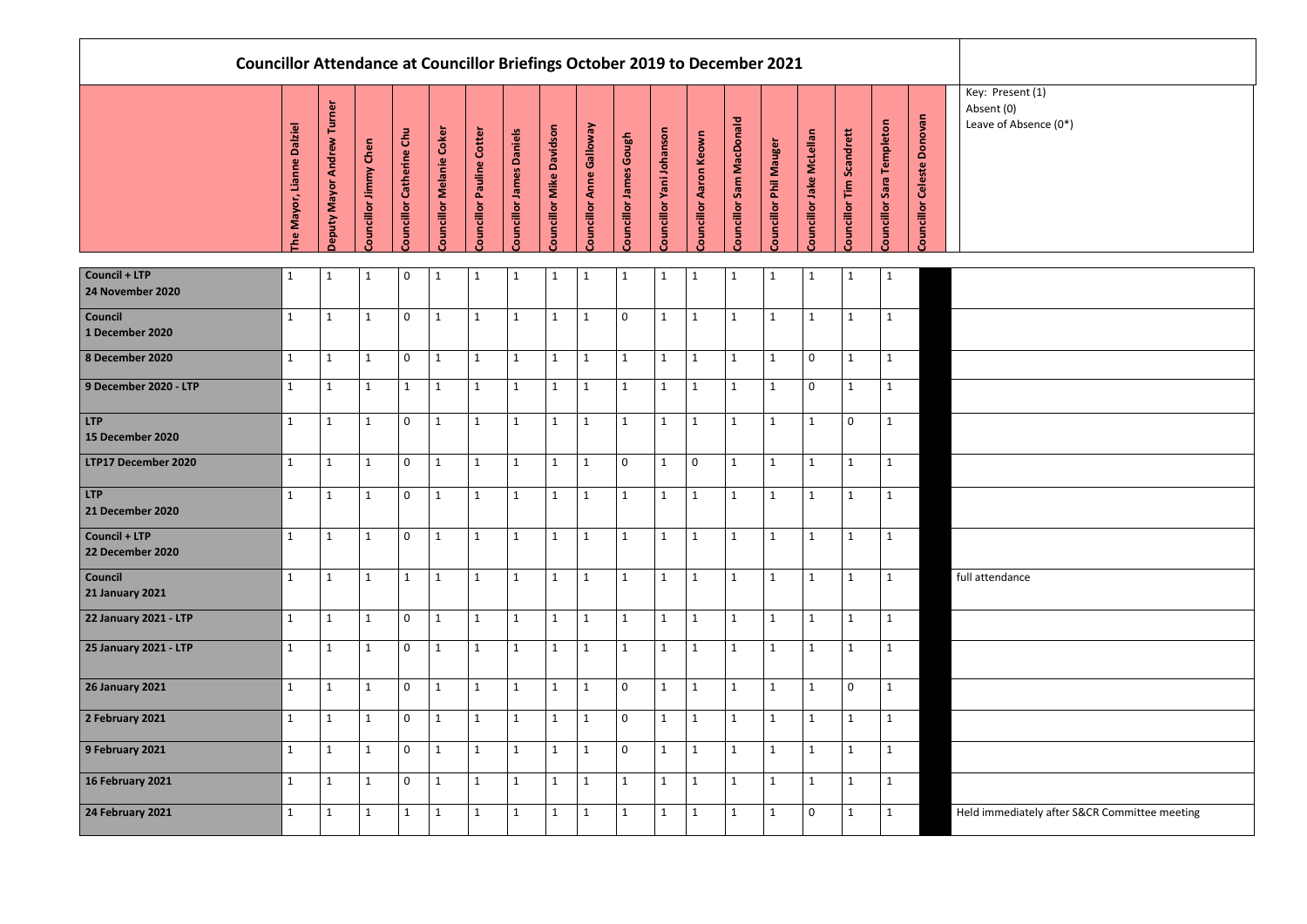|                      |                                          |                               |                          |                          | <b>Councillor Attendance at Councillor Briefings October 2019 to December 2021</b> |                                  |                          |                          |                                 |                        |                          |                               |                          |                        |                          |                                 |                           |                                   |                                                         |
|----------------------|------------------------------------------|-------------------------------|--------------------------|--------------------------|------------------------------------------------------------------------------------|----------------------------------|--------------------------|--------------------------|---------------------------------|------------------------|--------------------------|-------------------------------|--------------------------|------------------------|--------------------------|---------------------------------|---------------------------|-----------------------------------|---------------------------------------------------------|
|                      | <b>Dalziel</b><br>Lianne<br>Mayor,<br>e. | Turner<br>Deputy Mayor Andrew | Chen<br>Councillor Jimmy | Councillor Catherine Chu | <b>Councillor Melanie Coker</b>                                                    | <b>Councillor Pauline Cotter</b> | Councillor James Daniels | Councillor Mike Davidson | <b>Councillor Anne Galloway</b> | Councillor James Gough | Councillor Yani Johanson | <b>Councillor Aaron Keown</b> | Councillor Sam MacDonald | Councillor Phil Mauger | Councillor Jake McLellan | <b>Councillor Tim Scandrett</b> | Councillor Sara Templeton | <b>Councillor Celeste Donovan</b> | Key: Present (1)<br>Absent (0)<br>Leave of Absence (0*) |
| 2 March 2021         | 1                                        | $\mathbf{1}$                  | $\mathbf{1}$             | 0                        | $\mathbf{1}$                                                                       | $\mathbf{1}$                     | $\mathbf{1}$             | $\mathbf{1}$             | $\mathbf{1}$                    | $\mathbf 0$            | $\mathbf{1}$             | $\mathbf{1}$                  | $\mathbf{1}$             | $\mathbf{1}$           | -1                       | $\mathbf{1}$                    | $\mathbf{1}$              |                                   |                                                         |
| 4 March 2021         | 1                                        | $\mathbf{1}$                  | 1                        | 1                        | $\mathbf{1}$                                                                       | $\mathbf{1}$                     | $\mathbf{1}$             | $\mathbf{1}$             | $\mathbf{1}$                    | 1                      | $\mathbf{1}$             | $\mathbf{1}$                  | 1                        | $\mathbf 0$            | 1                        | $\mathbf 0$                     | $\mathbf 1$               |                                   | Held immediately following Council meeting              |
| 9 March 2021         | $\mathbf{1}$                             | $\mathbf{1}$                  | $\mathbf{1}$             | $\mathbf 0$              | $\mathbf{1}$                                                                       | $\mathbf{1}$                     | $\mathbf{1}$             | $\mathbf{1}$             | $\mathbf{1}$                    | $\mathbf{1}$           | $\mathbf{1}$             | $\mathbf{1}$                  | $\mathbf{1}$             | $\mathbf{1}$           | 1                        | $\mathbf{1}$                    | $\mathbf{1}$              |                                   |                                                         |
| 11 March 2021        | $\mathbf{1}$                             | $\mathbf{1}$                  | $\mathbf{1}$             | 0                        | $\mathbf{1}$                                                                       | $\mathbf{1}$                     | $\mathbf{1}$             | $\mathbf{1}$             | $\mathbf{1}$                    | $\mathbf{1}$           | $\mathbf{1}$             | $\mathbf{1}$                  | $\mathbf{1}$             | $\mathbf{1}$           | 1                        | $\mathsf 0$                     | $\mathbf{1}$              |                                   | Held immediately following Council meeting              |
| 30 March 2021        | $\mathbf{1}$                             | $\mathbf{1}$                  | $\mathbf{1}$             | 0                        | $\mathbf{1}$                                                                       | $\mathbf{1}$                     | $\mathbf{1}$             | $\mathbf{1}$             | $\mathbf{1}$                    | 1                      | $\mathbf{1}$             | $\mathbf{1}$                  | $\mathbf{1}$             | $\mathbf{1}$           | 1                        | $\mathbf{1}$                    | $\mathbf{1}$              |                                   |                                                         |
| <b>6 April 2021</b>  | 1                                        | $\mathbf{1}$                  | $\mathbf{1}$             | $\mathbf{1}$             | $\mathbf{1}$                                                                       | $\mathbf{1}$                     | $\mathbf{1}$             | $\mathbf{1}$             | $\mathbf{1}$                    | $\mathbf 1$            | $\mathbf{1}$             | $\mathbf{1}$                  | $\mathbf{1}$             | $\mathbf{1}$           | 1                        | $\mathbf{1}$                    | $\mathbf{1}$              |                                   | Cllr Chu attended by zoom                               |
| 13 April 2021        | $\mathbf{1}$                             | $\mathbf{1}$                  | $\mathbf{1}$             | 0                        | $\mathbf{1}$                                                                       | $\mathbf{1}$                     | $\mathbf{1}$             | $\mathbf{1}$             | $\mathbf{1}$                    | 1                      | $\mathbf{1}$             | $\mathbf{1}$                  | $\mathbf{1}$             | $\mathbf{1}$           | $\mathbf 0$              | $\mathbf{1}$                    | $\mathbf{1}$              |                                   |                                                         |
| <b>16 April 2021</b> | 1                                        | $\mathbf{1}$                  | $\mathbf{1}$             | 0                        | 1                                                                                  | $\mathbf{1}$                     | $\mathbf{1}$             | $\mathbf{1}$             | $\mathbf{1}$                    | $\mathbf 0$            | $\mathbf{1}$             | $\mathbf{1}$                  | $\mathbf{1}$             | $\mathbf{1}$           | $\mathbf{1}$             | $\mathbf{1}$                    | $\mathbf{1}$              |                                   | Cllr Keown joined by Zoom                               |
| <b>27 April 2021</b> | $\mathbf{1}$                             | $\mathbf{1}$                  | $\mathbf{1}$             | $\mathbf{1}$             | $\mathbf{1}$                                                                       | $\mathbf 0$                      | $\mathbf{1}$             | $\mathbf{1}$             | $\mathbf{1}$                    | 1                      | $\mathbf{1}$             | $\mathbf{1}$                  | $\mathbf{1}$             | $\mathbf{1}$           | $\mathbf{1}$             | $\mathbf{1}$                    | $\mathbf{1}$              |                                   |                                                         |
| 4 May 2021           | $\mathsf{O}\xspace$                      | $\mathbf{1}$                  | $\mathbf{1}$             | $\mathbf{1}$             | $\mathbf{1}$                                                                       | $\mathbf{1}$                     | $\mathbf{1}$             | $\mathbf{1}$             | $\mathbf{1}$                    | $\mathbf{1}$           | $\mathbf{1}$             | $\mathbf{1}$                  | $\mathbf{1}$             | $\mathbf{1}$           | 1                        | $\mathbf{1}$                    | $\mathbf{1}$              |                                   |                                                         |
| 11 May 2021          | $\mathbf{1}$                             | $\mathbf{1}$                  | $\mathbf{1}$             | $\mathbf 0$              | $\mathbf 0$                                                                        | $\mathbf{1}$                     | $\mathbf{1}$             | $\mathbf{1}$             | $\mathbf{1}$                    | $\mathbf{1}$           | $\mathbf{1}$             | $\mathbf{1}$                  | $\mathbf{1}$             | $\mathbf{1}$           | $\mathbf{1}$             | $\mathbf{1}$                    | $\mathbf{1}$              |                                   |                                                         |
| 18 May 2021          | $\mathbf{1}$                             | $\mathbf{1}$                  | $\mathbf{1}$             | 0                        | $\mathbf{1}$                                                                       | $\mathbf{1}$                     | $\mathbf{1}$             | $\mathbf{1}$             | $\mathbf{1}$                    | $\mathbf{1}$           | $\mathbf{1}$             | $\mathbf{1}$                  | $\mathbf{1}$             | $\mathbf{1}$           | $\mathbf{1}$             | $\mathbf{1}$                    | $\mathbf{1}$              |                                   |                                                         |
| 25 May 2021          | $\mathbf{1}$                             | $\mathbf{1}$                  | $\mathbf{1}$             | $\mathbf 0$              | $\mathbf{1}$                                                                       | $\mathbf{1}$                     | $\mathbf{1}$             | $\mathbf{1}$             | $\mathbf{1}$                    | $\mathbf{1}$           | $\mathbf{1}$             | $\mathbf{1}$                  | $\mathbf{1}$             | $\mathbf{1}$           | $\mathbf{1}$             | $\mathbf{1}$                    | $\mathbf{1}$              |                                   | LTP only, Cllr Gough joined by Zoom                     |
| 27 May 2021          | $\mathbf{1}$                             | $\mathbf{1}$                  | $\mathbf{1}$             | $\mathbf{1}$             | $\mathbf{1}$                                                                       | $\mathbf{1}$                     | $\mathbf{1}$             | $\mathbf{1}$             | $\mathbf{1}$                    | $\mathbf{1}$           | $\mathbf{1}$             | $\mathbf{1}$                  | $\mathbf{1}$             | $\mathbf{1}$           | $\mathbf{1}$             | $\mathbf{1}$                    | $\mathbf{1}$              |                                   | LTP only, Cllr Chu joined by Zoom                       |
| 31 May 2021          | $\mathbf{1}$                             | $\mathbf{1}$                  | $\mathbf{1}$             | $\mathbf{1}$             | $\mathbf{1}$                                                                       | $\mathbf{1}$                     | $\mathbf{1}$             | $\mathbf{1}$             | $\mathbf{1}$                    | $\mathbf 0$            | $\mathbf{1}$             | $\mathbf{1}$                  | $\mathbf 1$              | $\mathbf{1}$           |                          | $\mathbf{1}$                    | $\mathbf{1}$              |                                   | LTP only                                                |
| 1 June 2021          | $\mathbf{1}$                             | $\mathbf{1}$                  | $\mathbf{1}$             | $\mathbf{1}$             | $\mathbf{1}$                                                                       | $\mathbf{1}$                     | $\mathbf{1}$             | $\mathbf{1}$             | $\mathbf{1}$                    | $\mathbf{1}$           | $\mathbf{1}$             | $\mathbf{1}$                  | $\mathbf{1}$             | $\mathbf{1}$           | $\mathbf{1}$             | $\mathbf{1}$                    | $\mathbf{1}$              |                                   |                                                         |
| 8 June 2021          | $\mathbf{1}$                             | $\mathbf{1}$                  | $\mathbf{1}$             | 0                        | $\mathbf{1}$                                                                       | $\mathbf{1}$                     | $\mathbf{1}$             | $\mathbf{1}$             | $\mathbf{1}$                    | $\mathbf{1}$           | $\mathbf{1}$             | $\mathbf{1}$                  | $\mathbf{1}$             | $\mathbf{1}$           | $\mathbf{1}$             | $\mathbf{1}$                    | $\mathbf{1}$              |                                   |                                                         |
| 10 June 2021         | $\mathbf{1}$                             | $\mathbf{1}$                  | $\mathbf{1}$             | $\mathbf 0$              | $\mathbf{1}$                                                                       | $\mathbf{1}$                     | $\mathsf 0$              | $\mathbf{1}$             | $\mathbf{1}$                    | $\mathsf 0$            | $\mathbf{1}$             | $\mathbf{1}$                  | $\mathbf{1}$             | $\mathbf{1}$           | $\mathbf{1}$             | $\mathbf{1}$                    | $\mathbf{1}$              |                                   | At conclusion of council meeting                        |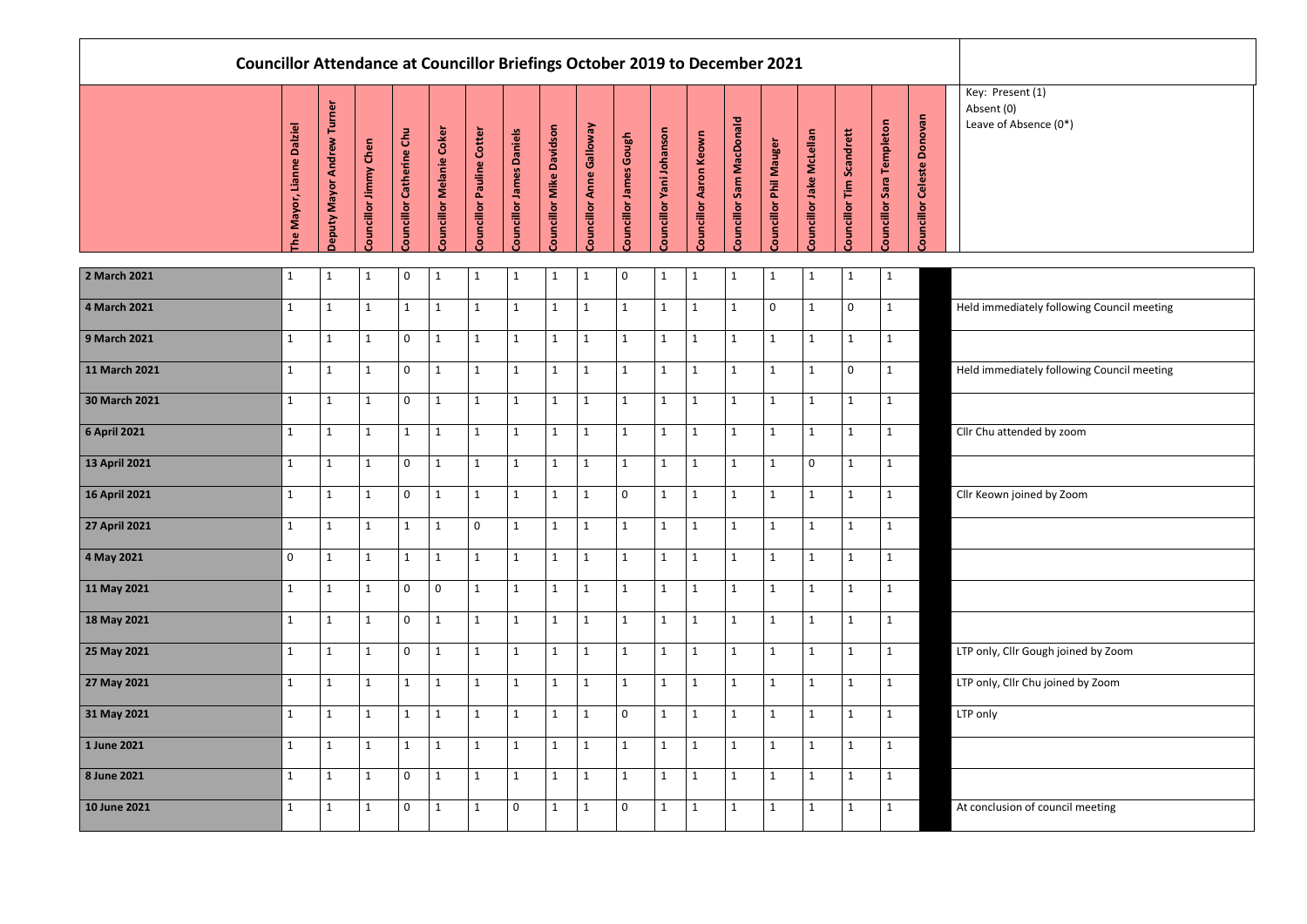| <b>Councillor Attendance at Councillor Briefings October 2019 to December 2021</b> |                                          |                                      |                          |                                      |                          |                           |                                    |                          |                          |                        |                                 |                               |                                 |                       |                          |                          |                           |                            |                                                                 |
|------------------------------------------------------------------------------------|------------------------------------------|--------------------------------------|--------------------------|--------------------------------------|--------------------------|---------------------------|------------------------------------|--------------------------|--------------------------|------------------------|---------------------------------|-------------------------------|---------------------------------|-----------------------|--------------------------|--------------------------|---------------------------|----------------------------|-----------------------------------------------------------------|
|                                                                                    | <b>Dalziel</b><br>Lianne<br>Mayor,<br>۱e | Turner<br><b>Deputy Mayor Andrew</b> | Chen<br>Councillor Jimmy | Gu<br>Catherine<br><b>Councillor</b> | Councillor Melanie Coker | Councillor Pauline Cotter | <b>Daniels</b><br>Councillor James | Councillor Mike Davidson | Councillor Anne Galloway | Councillor James Gough | <b>Councillor Yani Johanson</b> | <b>Councillor Aaron Keown</b> | <b>Councillor Sam MacDonald</b> | ouncillor Phil Mauger | Councillor Jake McLellan | Councillor Tim Scandrett | Councillor Sara Templeton | Councillor Celeste Donovan | Key: Present (1)<br>Absent (0)<br>Leave of Absence (0*)         |
| 22 June 2021                                                                       | $\mathbf 0$                              | 1                                    | $\mathbf 1$              | 0                                    | $\mathbf{1}$             | $\mathbf{1}$              | $\mathbf{1}$                       | $\mathbf{1}$             | 1                        | $\mathbf 0$            | $\mathbf{1}$                    | $\mathbf{1}$                  | $\mathbf 1$                     | $\mathbf 1$           | $\mathbf{1}$             | $\mathbf{1}$             | $\mathbf{1}$              |                            |                                                                 |
| <b>29 June 2021</b>                                                                | 1                                        | $\mathbf{1}$                         | $\mathbf{1}$             | 0                                    | $\mathbf{1}$             | $\mathbf{1}$              | $\mathbf{1}$                       | $\mathbf{1}$             | $\mathbf 1$              | 1                      | $\mathbf{1}$                    | $\mathbf{1}$                  | $\mathbf 1$                     | $\mathbf{1}$          | $\mathbf{1}$             | $\mathbf{1}$             | 1                         |                            | Cllr Gough attended item 4 by Zoom                              |
| 6 July 2021                                                                        | 1                                        | $\mathbf{1}$                         | $\mathbf{1}$             | $\mathbf 0$                          | $\mathbf{1}$             | $\mathbf{1}$              | $\mathbf{1}$                       | $\mathbf{1}$             | $\mathbf{1}$             | $\mathbf{1}$           | $\mathbf{1}$                    | $\mathbf{1}$                  | 1                               | $\mathbf{1}$          | $\mathbf{1}$             | $\mathbf{1}$             | $\mathbf{1}$              |                            |                                                                 |
| 13 July 2021                                                                       | 1                                        | $\pmb{0}$                            | $\mathbf{1}$             | 0                                    | $\mathbf{1}$             | $\mathbf{1}$              | $\mathbf{1}$                       | $\mathbf{1}$             | $\mathbf{1}$             | $\mathbf 0$            | $\mathbf{1}$                    | $\mathbf{1}$                  | $\mathbf{1}$                    | $\mathbf{1}$          | $\mathbf{1}$             | $\mathbf 1$              | $\mathbf{1}$              |                            |                                                                 |
| 27 July 2021                                                                       | $\mathbf{1}$                             | $\mathbf{1}$                         | $\mathbf{1}$             | 0                                    | $\mathbf{1}$             | $\mathbf{1}$              |                                    | $\mathbf{1}$             | $\mathbf 1$              | $\mathbf 0$            | $\mathbf{1}$                    | $\mathbf{1}$                  | $\mathbf{1}$                    | $\mathbf{1}$          | $\mathbf{1}$             | $\mathbf{1}$             | $\mathbf{1}$              |                            |                                                                 |
| <b>3 August 2021</b>                                                               | $\mathbf{1}$                             | $\mathbf{1}$                         | $\mathbf{1}$             | $\mathbf 0$                          | $\mathbf{1}$             | $\mathbf{1}$              |                                    | $\mathbf{1}$             | $\mathbf{1}$             | $\mathbf 0$            | $\mathbf{1}$                    | $\mathbf{1}$                  | $\mathbf{1}$                    | $\mathbf{1}$          | $\mathbf{1}$             | $\mathbf{1}$             | $\mathbf{1}$              |                            |                                                                 |
| <b>10 August 2021</b>                                                              | $\mathbf{1}$                             | $\mathbf{1}$                         | $\mathbf 1$              |                                      | $\mathbf{1}$             | $\mathbf{1}$              |                                    | $\overline{1}$           | $\mathbf{1}$             | 1                      | $\mathbf{1}$                    | $\mathbf{1}$                  | 1                               | $\mathbf{1}$          | $\mathbf{1}$             | $\mathbf{1}$             | $\mathbf 0$               |                            | Cllr Gough attended by Zoom                                     |
| <b>17 August 2021</b>                                                              | $\mathbf{1}$                             | $\mathbf{1}$                         | $\mathbf{1}$             |                                      | $\mathbf{1}$             | $\mathbf{1}$              |                                    | $\mathbf{1}$             | $\mathbf{1}$             | 1                      | $\mathbf{1}$                    | $\mathbf{1}$                  | $\mathbf{1}$                    | $\mathbf{1}$          | $\mathbf{1}$             | $\mathbf{1}$             | 1                         |                            | Cllr Gough and Mauger attended by Zoom                          |
| <b>24 August 2021</b>                                                              | 1                                        | $\mathbf{1}$                         | $\mathbf{1}$             | $\mathbf{1}$                         | $\mathbf{1}$             | $\mathbf{1}$              |                                    | $\mathbf{1}$             | $\mathbf{1}$             | 1                      | $\mathbf{1}$                    | $\mathbf{1}$                  | $\mathbf 1$                     | $\mathbf{1}$          | $\mathbf{1}$             | $\mathbf{1}$             | $\mathbf{1}$              |                            | Level 4 Lockdown - video conference                             |
| <b>27 August 2021</b>                                                              | $\mathbf 0$                              | $\mathbf{1}$                         | $\mathbf{1}$             | $\mathbf{1}$                         | $\mathbf{1}$             | $\mathbf{1}$              |                                    | $\mathbf{1}$             | $\mathbf{1}$             | $\mathbf 0$            | $\mathbf{1}$                    | $\mathbf{1}$                  | $\mathbf{1}$                    | $\mathbf{1}$          | $\mathbf{1}$             | $\mathbf{1}$             | $\mathbf{1}$              |                            | Level 4 Lockdown - video conference                             |
| <b>31 August 2021</b>                                                              | $\mathbf{1}$                             | $\mathbf{1}$                         | $\mathbf{1}$             | $\mathbf{1}$                         | $\mathbf{1}$             | $\mathbf{1}$              |                                    | $\overline{1}$           | $\mathbf{1}$             | $\mathbf{1}$           | $\mathbf{1}$                    | $\mathbf{1}$                  | $\mathbf{1}$                    | $\mathbf{1}$          | $\mathbf{1}$             | $\mathbf{1}$             | 1                         |                            | Level 4 Lockdown - video conference                             |
| 2 September 2021                                                                   | $\mathbf{1}$                             | $\mathbf{1}$                         | $\mathbf{1}$             | 0                                    | $\mathbf 0$              | $\mathbf{1}$              |                                    | $\mathbf{1}$             | $\mathbf{1}$             | $\mathbf{1}$           | $\mathbf{1}$                    | $\mathbf{1}$                  | $\mathbf{1}$                    | $\mathbf{1}$          | $\mathbf{1}$             | $\mathbf{1}$             | 1                         |                            | Level 4 Lockdown - video conference                             |
| 7 September 2021                                                                   | $\mathbf{1}$                             | $\mathbf{1}$                         | $\mathbf{1}$             | $\mathbf{1}$                         | $\mathbf{1}$             | $\mathbf{1}$              |                                    | $\mathbf{1}$             | $\mathbf{1}$             | $\mathbf{1}$           | $\mathbf{1}$                    | $\mathbf{1}$                  | $\mathbf 0$                     | $\mathbf{1}$          | $\mathbf{1}$             | $\mathbf{1}$             | $\mathbf{1}$              |                            | Level 4 Lockdown - video conference                             |
| 14 September 2021                                                                  | 1                                        | $\mathbf{1}$                         | $\mathbf{1}$             |                                      | $\mathbf{1}$             | $\mathbf{1}$              |                                    | $\mathbf{1}$             | $\mathbf{1}$             | $\mathbf 0$            | $\mathbf{1}$                    | $\mathbf{1}$                  | $\mathbf{1}$                    | $\mathbf{1}$          | $\mathbf{1}$             | $\mathbf{1}$             | $\mathbf{1}$              |                            |                                                                 |
| 21 September 2021                                                                  | $\mathbf{1}$                             | $\mathbf{1}$                         | $\mathbf{1}$             | $\mathbf{1}$                         | $\mathbf{1}$             | $\mathbf{1}$              |                                    | $\overline{1}$           | $\mathbf{1}$             | $\mathbf{1}$           | $\mathbf{1}$                    | $\mathbf{1}$                  | $\mathbf{1}$                    | $\mathbf{1}$          | $\mathbf{1}$             | $\mathbf{1}$             | $\mathbf{1}$              |                            |                                                                 |
| <b>5 October 2021</b>                                                              | $\mathbf{1}$                             | $\mathbf{1}$                         | $\mathbf{1}$             | $\mathbf{1}$                         | $\mathbf{1}$             | $\mathbf{1}$              |                                    | $\mathbf{1}$             | $\mathbf{1}$             | $\mathbf{1}$           | $\mathbf{1}$                    | $\mathbf{1}$                  | $\mathbf{1}$                    | $\mathbf{1}$          | $\mathbf{1}$             | $\mathbf{1}$             | $\mathbf{1}$              |                            | Cllrs Gough, Cotter and Chu attended via zoom                   |
| 13 October 2021                                                                    | $\mathbf{1}$                             | $\mathbf{1}$                         | $\mathbf{1}$             | $\mathbf{1}$                         | $\mathbf{1}$             | $\mathbf{1}$              |                                    | $\mathbf{1}$             | $\mathbf 1$              | 1                      | $\mathbf{1}$                    | $\mathbf{1}$                  | 1                               | $\mathbf{1}$          | $\mathbf{1}$             | $\mathbf{1}$             | $\mathbf{1}$              |                            | Annual Plan Briefing - Cllrs Gough and Chu attended via<br>zoom |
| 19 October 2021                                                                    | 1                                        | $\mathbf{1}$                         | $\mathbf{1}$             | 0                                    | $\mathbf{1}$             | $\mathbf{1}$              |                                    | $\mathbf{1}$             | $\mathbf{1}$             | 1                      | $\mathbf{1}$                    | $\mathbf{1}$                  | $\mathbf 1$                     | $\mathbf{1}$          | $\mathbf{1}$             | $\mathbf{1}$             | $\mathbf{1}$              | $\mathbf{1}$               | Cllr Gough attended via zoom, Cllr Chu absent                   |